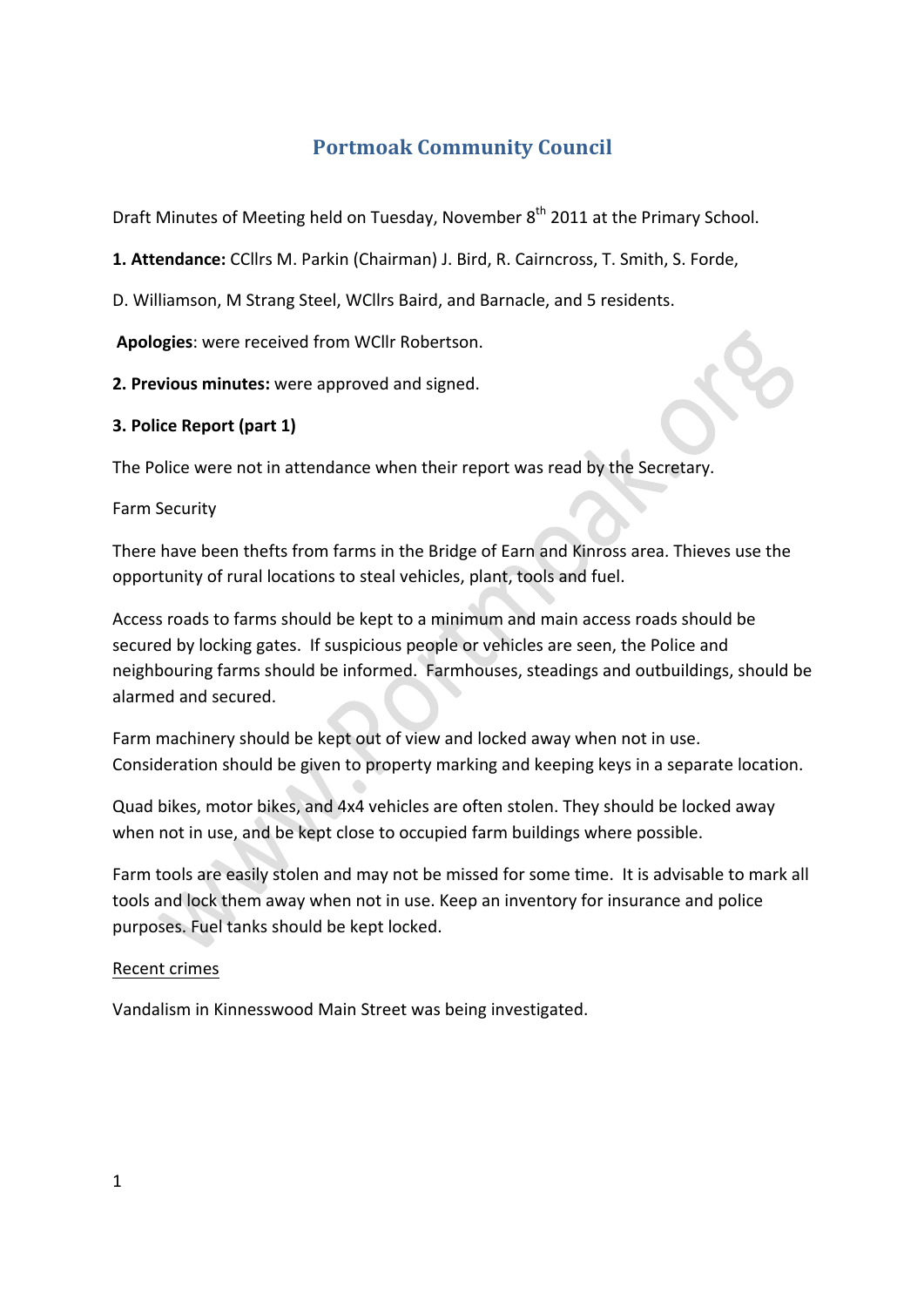#### **4. Treasurers report:**

There was £512.69 in the general account and £730.40 in the MBW account.

#### **5.#Matters#arising from#previous#meetings**

1. Stephens Field: Although there was no progress with the transfer of the field to the community, Stephen's had recently visited the 5 bar gate site at Bishop Terrace in preparation for repairing the supporting post.

2. Kinnesswood Bus Shelter: No further news to report.

3. Bus Stop at Scotlandwell: No further news. Some parents from Scotlandwell have spoken to the Head teacher. There was a suggestion of high visibility vests being worn.

4. Build Outs: Still awaiting remedial work to the build out at Scotlandwell. It has now been over four months since this problem was reported to P&KC.  $\overline{\phantom{a}}$ 

A resident had e-mailed the CC to say that the traffic flow through Kinnesswood was slower since the introduction of the build outs.

The question of whether the build outs were correctly designed was raised again, but the CC would wait for the response from WCllr Robertson, who was arranging for an inspection by P&KC Roads, as agreed at the October meeting.

It was also noted that it had been agreed at the October meeting that the Community Council would arrive at an agreed view regarding the viability of the build outs.

5. Regulation of Water Level in Loch Leven: There had been no information received in spite of this having been promised several times. The Chairman would now try to obtain this information via The Freedom of Information Act.

6. Pedestrian Footpath along A911 between Easter and Wester Balgedie: An e mail from WCllr Robertson stated that a pathway between Channel Farm and Wester Balgedie had been agreed, but plans for the path from Wester to Easter Balgedie were still to be made.

7. Gritting and Snow Clearing : Despite assurances from P&KC that a response would be given to the CC regarding this winter's gritting and snow clearing programme, nothing had been received to date. WCllr Baird would raise this issue.

WCllr Barnacle informed the meeting that he had raised the issue of Turfhills remaining as a storage site for the gritting and snow clearing machinery used in Kinross-shire. He thought it inappropriate for him to be discussing help from Kinross-shire farmers with P&KC Roads Department in Blairgowrie.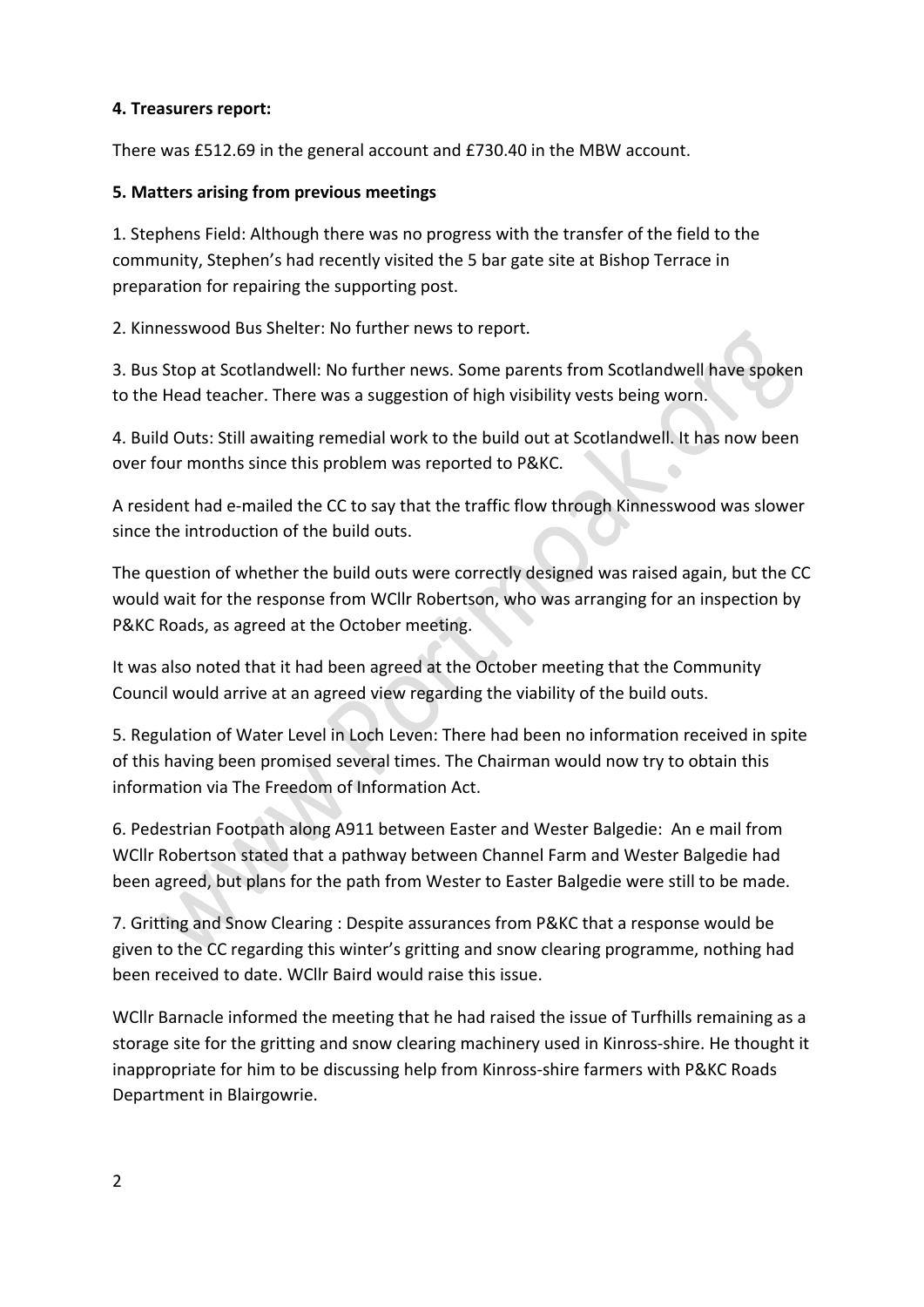## **Police report (Part 2)**

Sgt Williams joined the meeting and gave an update on the current position within Central Scotland Police force. In Tayside, the three divisions were being amalgamated, with officers being lost from the top, as opposed to policemen on the beat. Section Inspectors would have more autonomy. The police would continue to prioritise community responsibilities.

There was to be a trial in Crieff, where volunteers from the public would use vehicle speed detectors. It was asked if a similar trial in Cupar had been evaluated, but no report had been received.

Mud on the road was due to be raised under AOCB. However, the question of responsibility for clearing up mud deposited on the road by farm vehicles was put to the Police. It was clear that during farming operations, when mud was being left on the road, notices should be put up to warn traffic of the hazard, and the responsibility for clearing mud from the road by sunset, was that of the farmer.

There was a range of opinion from sympathy for the farmers trying to work in adverse conditions, to concern that farmers were showing a disregard for their responsibilities. Although mud on the road was considered a common problem in the area, there were few accidents recorded because of this.

There was no report of the recent accident which had destroyed the bus stop at Wester Balgedie, although the issue would be raised at the next Police/P&KC road committee meeting.

During the cold weather last winter, ice had formed on the A911 Scotlandwell to Auchmuirbridge road, due to blocked drainage from the road into the adjacent fields. It was considered that with cutbacks in P&KC spending these events could become more prevalent.

## **6.#Paths,#Pavements#and#Roads**

The latest part of the Heritage Trail was officially opened on Oct  $31<sup>st</sup>$  2011 and a route through the RSPB land has been agreed in principle. Repair of the culvert on the Michael Bruce Way is still outstanding.

A resident asked about progress with the 40 mph changes. WCllr Barnacle reported that following the Speed Limit Review there had been a number of comments and these were now being considered by P&KC. The suggested changes at Auchmuirbridge had been completed by Fife Council, on the Fife side of the road.

The south side of Scotlandwell had still to be agreed.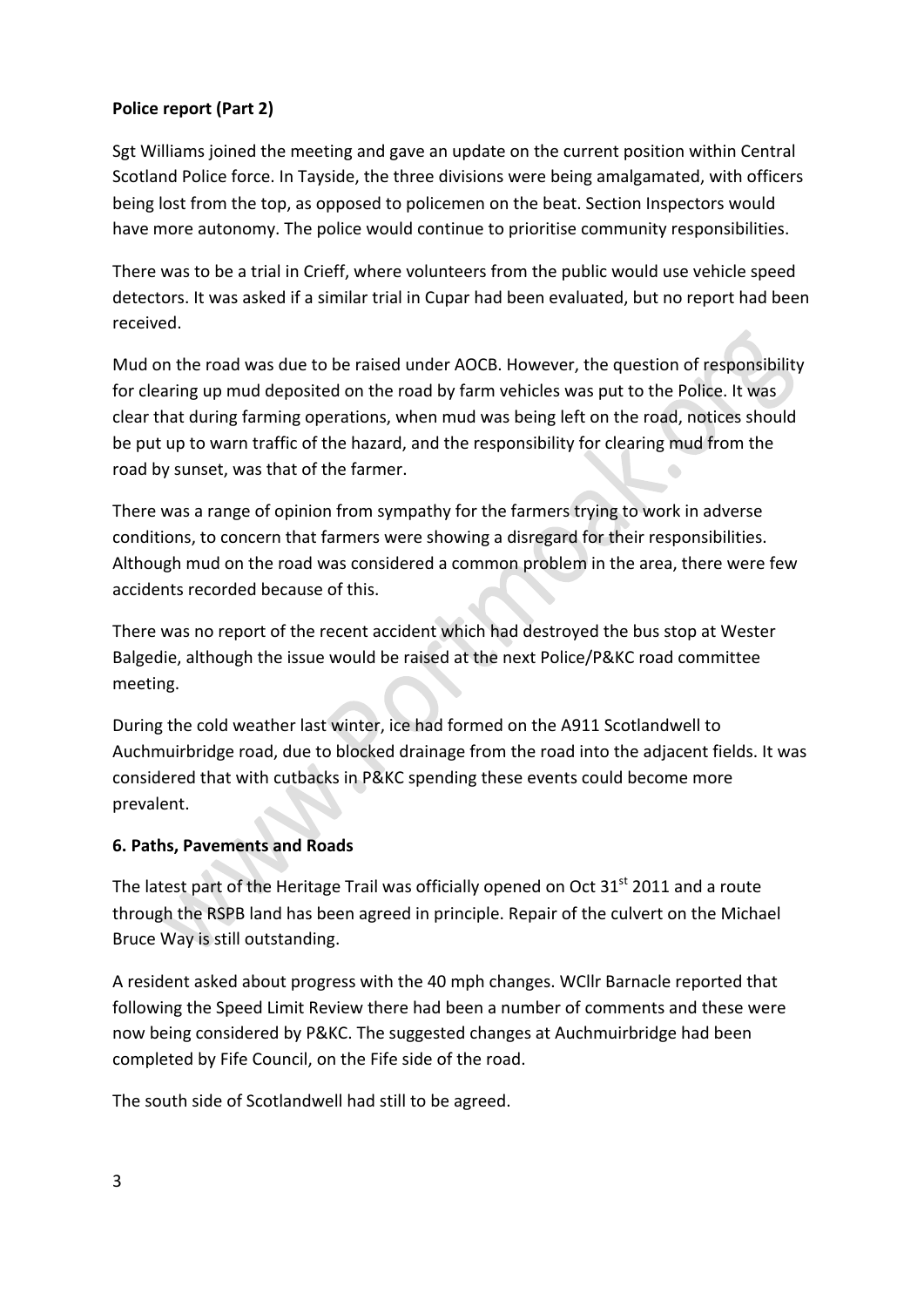## **Planning**

There had been five planning applications received since the last meeting. No objections would be made in respect of;

11/01637 Pittendreich Farm Cottages, installation of waste water treatment plant

11/01626 Wester Bowhouse, Leslie; extension to form accommodation and double garage

11/01745 Benarty, Wester Balgedie; installation of Solar panels

11/01726 The Napix, Cobbles, Kinnesswood; formation of replacement driveway, replacement wall, and parking spaces

The Community Council is presently considering 11/01780/FLL; land to the East of Drovers Way, Easter Balgedie; erection of a dwelling house and garage.

Ongoing issues that the CC are discussing with P&KC regarding Scotlandwell are expected to be resolved by the end of November, and problems with the P&KC planning website have been overcome by the introduction of a new planning portal.

It was mentioned that reductions are to be made to solar panel feed-in tariffs and anyone wishing to take advantage of the present level of tariff would need to have solar panels installed before 12th Dec 2011.

# **Ward Councillor Reports.**

WCllr Baird reported that P&KC would not be taking up the offer of free turf from Turffit, which could have been used in the vicinity of the new path between Kinnesswood and the Hall, due to the higher price of laying turf compared to seeding the area.

The Chairman would write to Turffit and thank them for their kind offer.

WCllr Barnacle was asked by the Chairman for his opinion on the proposed P&KC ten year moratorium on the right of tenants to buy their council houses, as the Community Council had recently been asked by P&KC for their view of this. It was apparent from the following discussion that there were differing views on this policy.

WCllr Barnacle said that he was meeting with other Ward Cllrs and P&KC Planning dept. to discuss the issue of material change.

The question of the developer contribution for the purchase of trees at Wellside Park was raised, as this money has not yet been received. WCllr Baird would investigate.